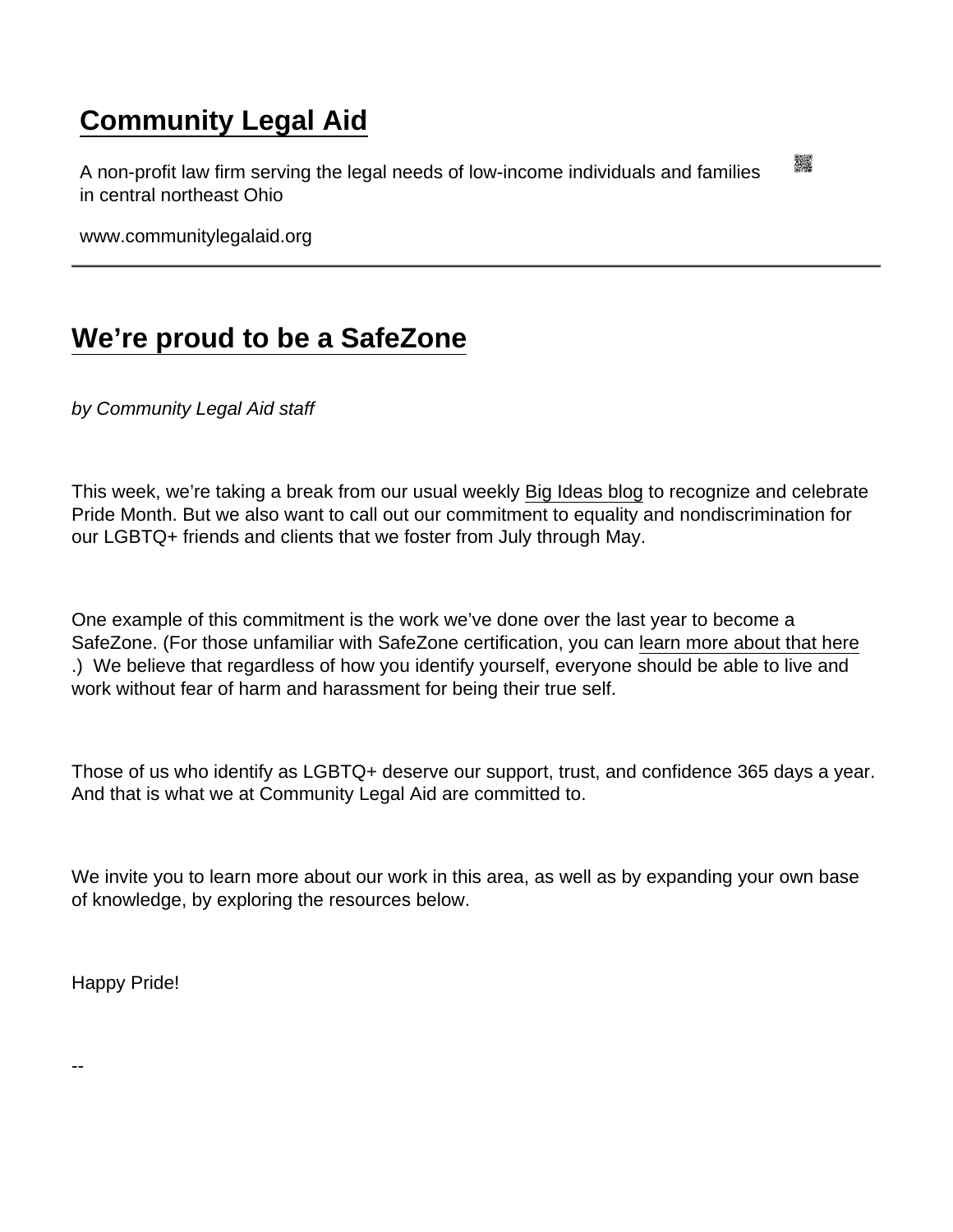SIDEBAR 1--

CLA Pride Page

Have you seen our interactive timeline of LGBTQ+ rights? Learn more about the laws that have helped -- and hindered -- the fight for civil rights for LGBTQ+ individuals in our country. Plus, hear what some of our team members have to say about supporting our LGBTQ+ staff, clients, and community members.

[Click here](https://www.communitylegalaid.org/pride)

SIDEBAR 2--

LGBTQ+ Big Ideas

This year for Pride Month, we encourage you to re-engage in issues that impact LGBTQ+ members of our community. Here, we are sharing past Big Ideas that highlight some of these issues.

[LGBTQ+ rights are human rights](https://www.communitylegalaid.org/node/1519/lgbtq-rights-are-human-rights)

[We served, too: Celebrating LGBTQ+ veterans](https://www.communitylegalaid.org/node/1621/we-served-too-celebrating-lgbtq-veterans)

[More than a pronoun](https://www.communitylegalaid.org/node/1622/more-pronoun)

SIDEBAR 3--

Celebrate Pride!

Our team members have been celebrating Pride Month by participating in community events and outreach activities all month long. Check out some of our pictures on our [Facebook](https://www.facebook.com/) or [Instagram](https://www.instagram.com/commlegalaid/) pages.

SIDEBAR 4--

For those in your circle…

While Pride Month is all about supporting and celebrating those of us in the LGBTQ+ community, we know there are still many obstacles and challenges faced by members of this community. For those who are struggling, or to support those in your circle of family, friends, and coworkers,